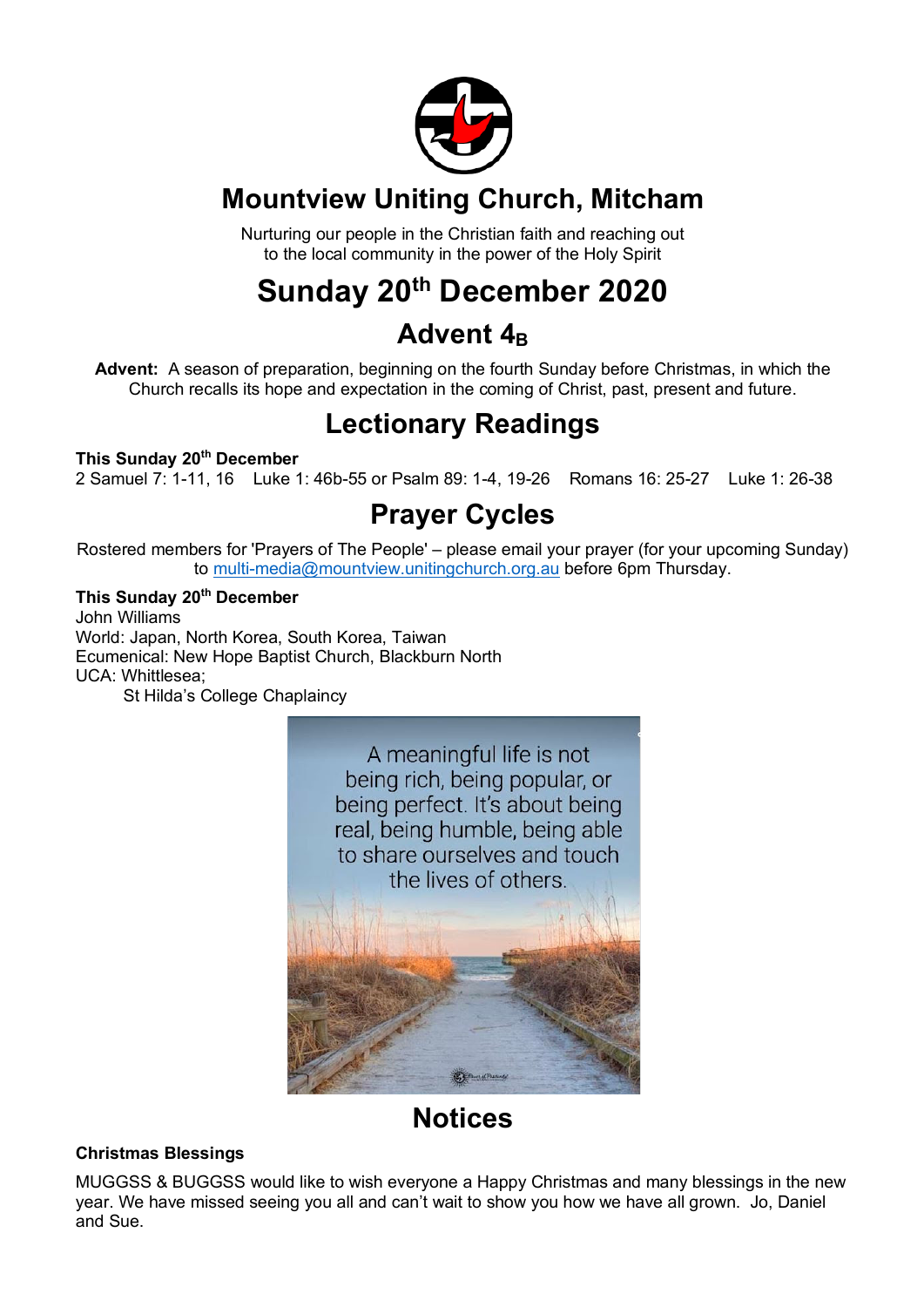#### **Greetings From Rev Tina**

Merry Christmas everyone. For you and your loved ones, may you have a peaceful and joyful Christmas and New Year.

I hope if you're going to the Christmas Eve Service you enjoy it; and enjoy the Christmas Day service, with its carols music. The Whitehorse Christmas Special (Blessing) video will be available after Saturday. DVDs are available from Monday for those who don't have access to the internet. Please contact me if you'd like a DVD.

The full special has the Christmas Story, various carols, and a carol medley at the end with people singing from the churches across Whitehorse, including our Helen Jackson; and I'm doing a prayer in the middle of the carol Silent Night. Staff of Box Hill Hospital and Victoria Police also feature, some of whom are also singing carols. Links to the video and a YouTube version are in the worship materials and some parts will be played in the Christmas Day recording and Christmas Eve service.

Thank you for all those involved in producing our worship over the year and at Christmas, especially those on our readings and prayers of the people rosters: Lynne who has stepped in to assist when others are not available, for Aileen with setting up communion, Margot for setting up the banners, Lorraine for our notice board and flowers, Geoffrey for playing at our Blue Christmas service, and especially Rob and Helen for hours of preparation and recording. Many thanks to Darren and Daniel for their leadership of our Christmas Eve service; plus Rob, Eddie and the team for keeping our church COVID safe. I hope I haven't forgotten anyone. It's been a huge effort by everyone producing worship during lockdown.

We're blessed this Christmas, Rev Tina.

#### **Whitehorse Cluster**

Building on many combined worship services held in past years with the Blackburn North / Nunawading congregation and the Forest Hill congregation, representatives from our three congregations have continued to work together towards sharing resources and ministers. Rob Jackson and I represent Mountview on this working group and we have some good news.

The Uniting Church Presbytery of Yarra Yarra has approved the formation of the Whitehorse Cluster, enabling our three congregations to cooperate in the calling of ministers and we believe this is a very significant milestone in the life of our congregation. Of course it is early days, there is still much to be done and work is continuing to create a shared ministry team for the Cluster. We feel very positive and hopeful about reaching this stage and we hope you do too.

During this year it has been difficult to communicate with each other while not meeting as a congregation and having a chat over morning tea. We hope things will improve in 2021 so that we can meet again to listen, share and discuss our ideas and vision for the Cluster. Lynne Rosenthal.

#### **Offering Envelopes For 2021**

Thank you to all envelope-givers, who, one way or another have continued to make your contribution to the Church, through our challenging times.

It is now the time of the year for new envelopes for 2021 to be arranged. However, I don't know how many sets to prepare. Could you please think about this, as, over the next few weeks, I will contact each of you on my list and ask what your choice is. I will then work out how many sets are needed and I will deliver to your letter box early in the new year.

Best wishes to you all, David Rowe.

#### **Centre 81 Christmas Hampers**

Thank you all, for the very generous response we have had to both the Police Hampers, and more currently our own Centre 81 hampers.

Twenty-four hampers have now been prepared and collected or delivered to our Centre 81, and LINC clients, and to those known to us within the local community who are in needy situations. Blessings to you for a very happy Christmas, and a new year free, as much as is possible, from COVID 19. Jill, for all at Centre 81